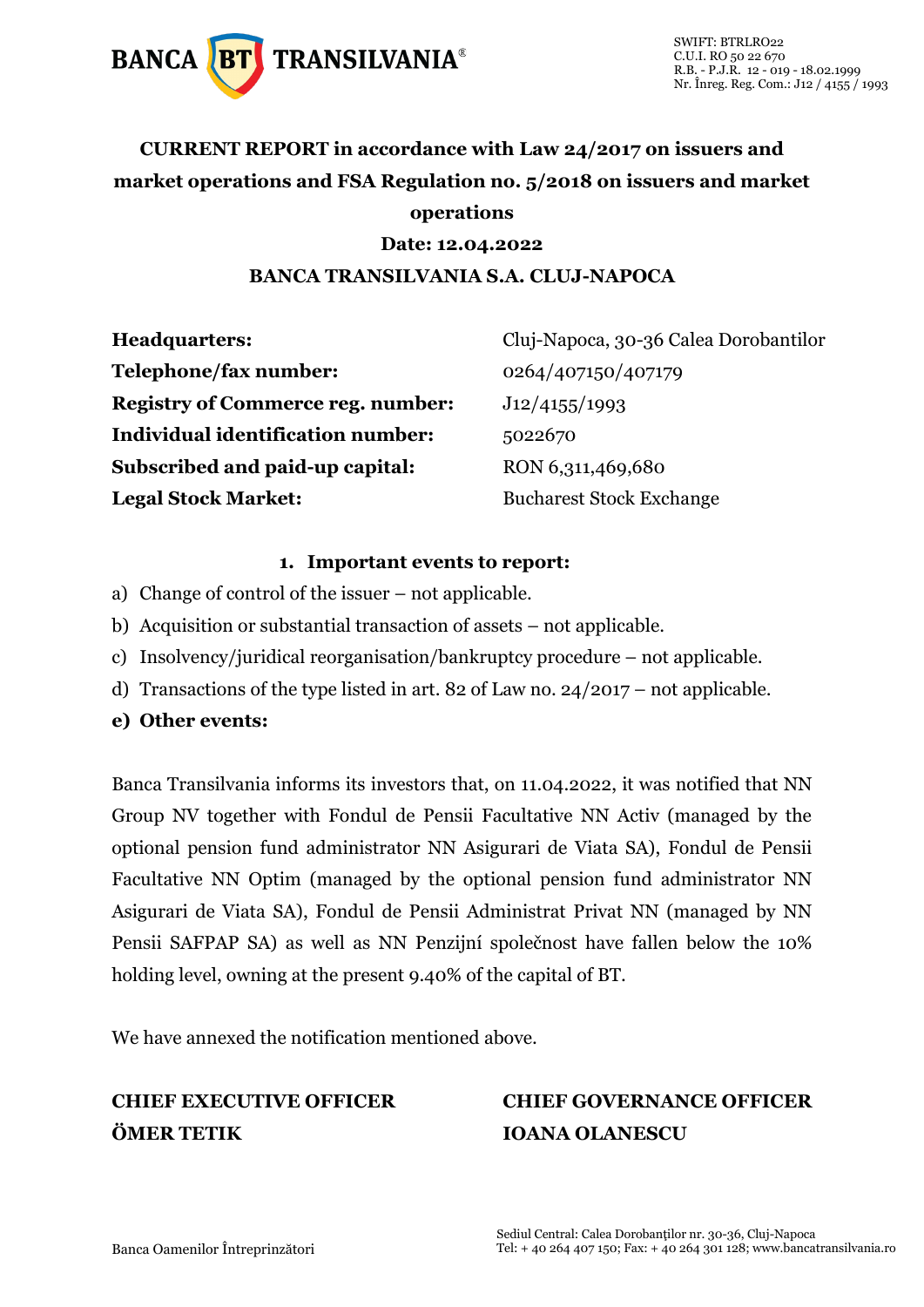#### Standard form for notification of major holdings

 $\lambda$ 

|                                                                                                                                                                                                                                                                                                                                                                                                                                                                                                                                               | Notification of major holdings (to be transmitted to the relevant issuer and to the competent authority)                                           |                                                                                                                   |                                                                       |                                                                        |  |
|-----------------------------------------------------------------------------------------------------------------------------------------------------------------------------------------------------------------------------------------------------------------------------------------------------------------------------------------------------------------------------------------------------------------------------------------------------------------------------------------------------------------------------------------------|----------------------------------------------------------------------------------------------------------------------------------------------------|-------------------------------------------------------------------------------------------------------------------|-----------------------------------------------------------------------|------------------------------------------------------------------------|--|
|                                                                                                                                                                                                                                                                                                                                                                                                                                                                                                                                               |                                                                                                                                                    | 1. Identity of the issuer or issuer of existing supporting shares, to which voting rights are attached i          |                                                                       |                                                                        |  |
|                                                                                                                                                                                                                                                                                                                                                                                                                                                                                                                                               | BANCA TRANSILVANIA SA (ISIN: ROTLVAACNOR1)                                                                                                         |                                                                                                                   |                                                                       |                                                                        |  |
| 2. Reasons for the notification (please tick the appropriate box or boxes:<br>[X] A purchase or disposal of voting rights<br>[] Acquisition or disposal of financial instruments<br>[_] An event changing the distribution of voting rights<br>[] Other (please specify)                                                                                                                                                                                                                                                                      |                                                                                                                                                    |                                                                                                                   |                                                                       |                                                                        |  |
|                                                                                                                                                                                                                                                                                                                                                                                                                                                                                                                                               | 3. Details of the subject of the notification obligation <sup>III</sup> :                                                                          |                                                                                                                   |                                                                       |                                                                        |  |
|                                                                                                                                                                                                                                                                                                                                                                                                                                                                                                                                               | City and country of head office (if applicable)<br>Name / Name: NN Group N.V. -<br>The Hague, the Netherlands,<br>52387534, Schenkkade 65, 2595 AS |                                                                                                                   |                                                                       |                                                                        |  |
| 4. Full name / full name of the shareholder / shareholders (if different / different from point 3) <sup>iv</sup><br>Fondul de Pensii Facultative NN ACTIV (administrat de către administratorul de fonduri de pensii<br>facultative NN Asigurări de Viață S.A.);<br>Fondul de Pensii Facultative NN OPTIM (administrat de către administratorul de fonduri de pensii<br>facultative NN Asigurări de Viață S.A);<br>Fondul de Pensii Administrat Privat NN (administrat de către NN Pensii S.A.F.P.A.P. S.A.);<br>NN Penzijní společnost, a.s. |                                                                                                                                                    |                                                                                                                   |                                                                       |                                                                        |  |
|                                                                                                                                                                                                                                                                                                                                                                                                                                                                                                                                               |                                                                                                                                                    | 5. Date of lowering, reaching or exceeding the threshold (percentage of vote) <sup>v</sup> : 11/04/2022           |                                                                       |                                                                        |  |
|                                                                                                                                                                                                                                                                                                                                                                                                                                                                                                                                               |                                                                                                                                                    | 6. Total positions of persons subject to the notification obligation::                                            |                                                                       |                                                                        |  |
|                                                                                                                                                                                                                                                                                                                                                                                                                                                                                                                                               | %<br>of the voting rights<br>attached to the<br>shares (the total in<br>7.A)                                                                       | % of voting rights<br>through financial<br>instruments (total of<br>$7.B.1 + 7.B.2$                               | The total of the two<br>expressed<br>percentage<br>%<br>$(7.A + 7.B)$ | The total number of<br>voting rights of the<br>issuer vi <sup>vi</sup> |  |
| The resulting<br>situation, on the<br>day it fell below,<br>lexceeded or<br>reached the<br>threshold                                                                                                                                                                                                                                                                                                                                                                                                                                          | 9,40%                                                                                                                                              |                                                                                                                   | 9,40%                                                                 | 6.311.469.680                                                          |  |
| Position at previous<br>notification date (if<br>applicable)                                                                                                                                                                                                                                                                                                                                                                                                                                                                                  | 10,19%                                                                                                                                             |                                                                                                                   | 10,19%                                                                |                                                                        |  |
| the threshold <sup>vii</sup>                                                                                                                                                                                                                                                                                                                                                                                                                                                                                                                  |                                                                                                                                                    | 7. Information to be notified of the resulting situation, on the date when it was exceeded, fell below or reached |                                                                       |                                                                        |  |
| A: Voting rights attached to the shares                                                                                                                                                                                                                                                                                                                                                                                                                                                                                                       |                                                                                                                                                    |                                                                                                                   |                                                                       |                                                                        |  |
|                                                                                                                                                                                                                                                                                                                                                                                                                                                                                                                                               | Number of voting rightsvill                                                                                                                        |                                                                                                                   | % of voting rights                                                    |                                                                        |  |
| Class / Type of<br>shares ISIN code, as<br>appropriate                                                                                                                                                                                                                                                                                                                                                                                                                                                                                        | <b>Direct</b><br>Art. 69 alin. (1)-(3)<br>din Legea<br>nr. 24/2017                                                                                 | Indirect<br>Art. 70 din Legea<br>nr. 24/2017                                                                      | Direct<br>Art. 69 alin. (1)-(3)<br>din Legea<br>nr. 24/2017           | Indirect<br>Art. 70 din Legea<br>nr. 24/2017                           |  |
| ROTLVAACNOR1                                                                                                                                                                                                                                                                                                                                                                                                                                                                                                                                  |                                                                                                                                                    | 593.049.415                                                                                                       |                                                                       | 9,40%                                                                  |  |
|                                                                                                                                                                                                                                                                                                                                                                                                                                                                                                                                               |                                                                                                                                                    |                                                                                                                   |                                                                       |                                                                        |  |
| SUBTOTAL A                                                                                                                                                                                                                                                                                                                                                                                                                                                                                                                                    | 9,40%<br>593.049.415                                                                                                                               |                                                                                                                   |                                                                       |                                                                        |  |
|                                                                                                                                                                                                                                                                                                                                                                                                                                                                                                                                               |                                                                                                                                                    | $ B $ 1: Financial instruments in accordance with art. 73 par. (1) lit. (a) of Law no. 24/2017                    |                                                                       |                                                                        |  |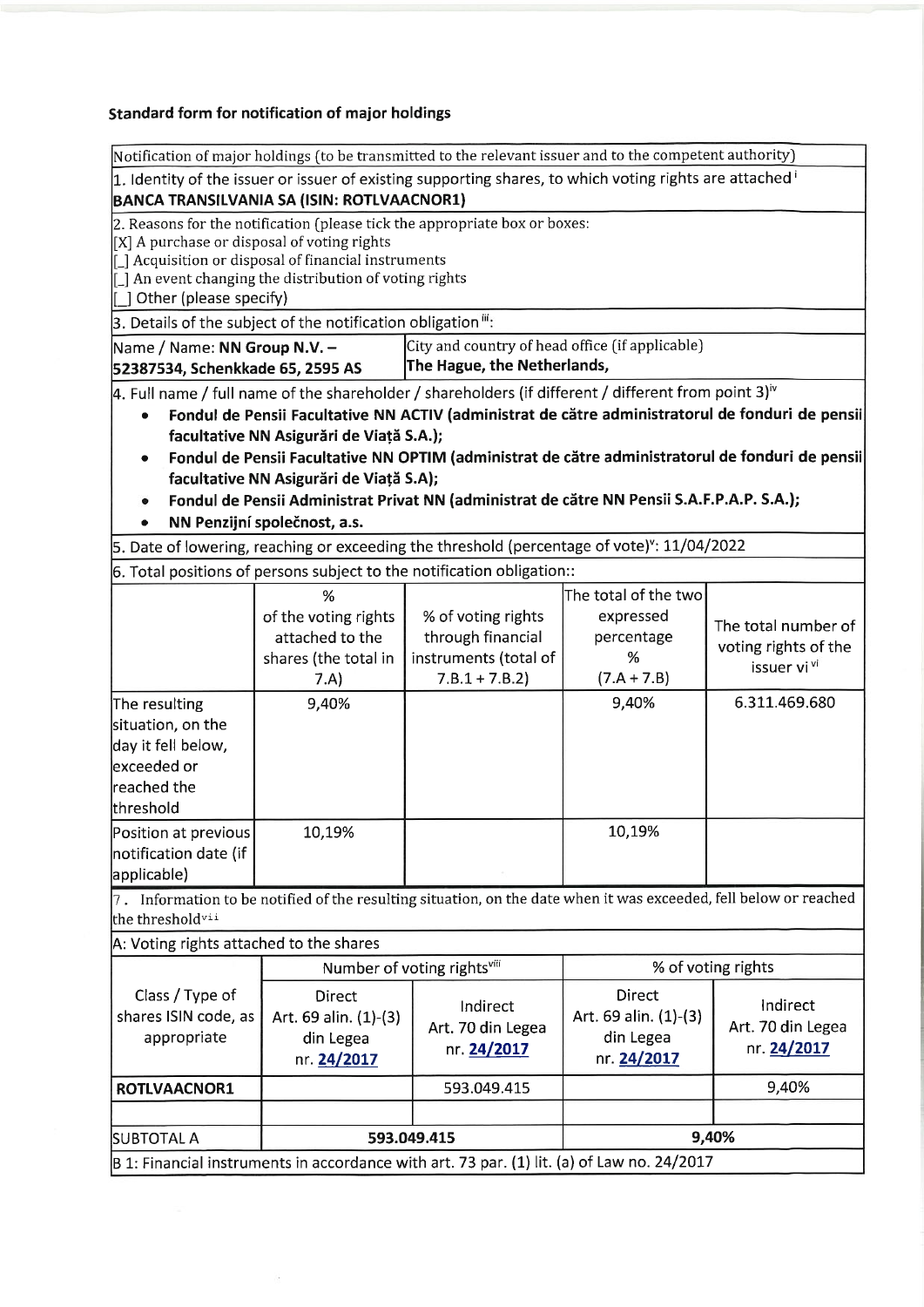| Type of financial<br>instrument                                                                                                                       |                                                                                                                                                                                                                                                                                                                                                                                                                                                                                                                                                                                        | Expiry date <sup>ix</sup> (due<br>date)                                                          |  | Conversion / Exercise<br>Period <sup>x</sup>                                                                                  |              |                                                                                              | The number of<br>voting rights that<br>can be acquired if<br>the instrument is<br>exercised /<br>converted |  |                  | %<br>of voting rights |
|-------------------------------------------------------------------------------------------------------------------------------------------------------|----------------------------------------------------------------------------------------------------------------------------------------------------------------------------------------------------------------------------------------------------------------------------------------------------------------------------------------------------------------------------------------------------------------------------------------------------------------------------------------------------------------------------------------------------------------------------------------|--------------------------------------------------------------------------------------------------|--|-------------------------------------------------------------------------------------------------------------------------------|--------------|----------------------------------------------------------------------------------------------|------------------------------------------------------------------------------------------------------------|--|------------------|-----------------------|
|                                                                                                                                                       |                                                                                                                                                                                                                                                                                                                                                                                                                                                                                                                                                                                        |                                                                                                  |  |                                                                                                                               |              |                                                                                              |                                                                                                            |  |                  |                       |
|                                                                                                                                                       |                                                                                                                                                                                                                                                                                                                                                                                                                                                                                                                                                                                        |                                                                                                  |  |                                                                                                                               |              |                                                                                              |                                                                                                            |  |                  |                       |
|                                                                                                                                                       |                                                                                                                                                                                                                                                                                                                                                                                                                                                                                                                                                                                        |                                                                                                  |  | SUBTOTAL B.1                                                                                                                  |              |                                                                                              |                                                                                                            |  |                  |                       |
| B 2: Financial instruments with a similar economic effect according to art. 73 par. (1) lit. b) Law no. 24/2017                                       |                                                                                                                                                                                                                                                                                                                                                                                                                                                                                                                                                                                        |                                                                                                  |  |                                                                                                                               |              |                                                                                              |                                                                                                            |  |                  |                       |
| Type of financial<br>instrument                                                                                                                       |                                                                                                                                                                                                                                                                                                                                                                                                                                                                                                                                                                                        | Expiry dateix<br>(due date)                                                                      |  | Conversion / Exercise   Physical or cash<br>Period <sup>x</sup>                                                               |              | settlement <sup>xi</sup>                                                                     | The number of<br>%<br>voting rights                                                                        |  | of voting rights |                       |
|                                                                                                                                                       |                                                                                                                                                                                                                                                                                                                                                                                                                                                                                                                                                                                        |                                                                                                  |  |                                                                                                                               |              |                                                                                              |                                                                                                            |  |                  |                       |
|                                                                                                                                                       |                                                                                                                                                                                                                                                                                                                                                                                                                                                                                                                                                                                        |                                                                                                  |  |                                                                                                                               |              |                                                                                              |                                                                                                            |  |                  |                       |
|                                                                                                                                                       |                                                                                                                                                                                                                                                                                                                                                                                                                                                                                                                                                                                        |                                                                                                  |  |                                                                                                                               | SUBTOTAL B.2 |                                                                                              |                                                                                                            |  |                  |                       |
| shares. <sup>xii</sup>                                                                                                                                | 8. Information about the subject of the notification obligation (please tick / tick the appropriate box)<br>$\left[-\right]$ The subject of the notification obligation is not controlled by any natural person or legal entity and<br>does not control any entity (entities) that directly or indirectly has exposure to the issuer of the underlying<br>[X] The full chain of controlled people by virtue of which they actually hold voting rights and / or financial<br>instruments, starting with the individual or the ultimate legal entity that controls them $\frac{1}{11}$ . |                                                                                                  |  |                                                                                                                               |              |                                                                                              |                                                                                                            |  |                  |                       |
| Name <sup>xiv</sup>                                                                                                                                   |                                                                                                                                                                                                                                                                                                                                                                                                                                                                                                                                                                                        | % of the voting<br>rights if it is equal<br>to or higher than<br>the threshold to be<br>notified |  | %<br>of voting rights through<br>financial instruments if it<br>is equal to or higher than<br>the threshold to be<br>notified |              | The total of the two, if it<br>is equal to or higher than<br>the threshold to be<br>notified |                                                                                                            |  |                  |                       |
| 1.NN Group N.V.                                                                                                                                       |                                                                                                                                                                                                                                                                                                                                                                                                                                                                                                                                                                                        |                                                                                                  |  |                                                                                                                               |              |                                                                                              |                                                                                                            |  |                  |                       |
| 2.NN Insurance Eurasia N.V.                                                                                                                           |                                                                                                                                                                                                                                                                                                                                                                                                                                                                                                                                                                                        |                                                                                                  |  |                                                                                                                               |              |                                                                                              |                                                                                                            |  |                  |                       |
| 3.NN Continental Europe<br>Holdings B.V.                                                                                                              |                                                                                                                                                                                                                                                                                                                                                                                                                                                                                                                                                                                        |                                                                                                  |  |                                                                                                                               |              |                                                                                              |                                                                                                            |  |                  |                       |
| 4.NN Asigurari de Viata S.A.                                                                                                                          |                                                                                                                                                                                                                                                                                                                                                                                                                                                                                                                                                                                        |                                                                                                  |  |                                                                                                                               |              |                                                                                              |                                                                                                            |  |                  |                       |
| 5a.Fondul de Pensii Facultative<br>NN ACTIV (administrat de către<br>administratorul de fonduri de<br>pensii facultative NN Asigurări de<br>Viață SA) |                                                                                                                                                                                                                                                                                                                                                                                                                                                                                                                                                                                        |                                                                                                  |  |                                                                                                                               |              |                                                                                              |                                                                                                            |  |                  |                       |
| 5b.Fondul de Pensii Facultative<br>NN OPTIM (administrat de către<br>administratorul de fonduri de<br>pensii facultative NN Asigurări de<br>Viață SA  |                                                                                                                                                                                                                                                                                                                                                                                                                                                                                                                                                                                        |                                                                                                  |  |                                                                                                                               |              |                                                                                              |                                                                                                            |  |                  |                       |
|                                                                                                                                                       |                                                                                                                                                                                                                                                                                                                                                                                                                                                                                                                                                                                        |                                                                                                  |  |                                                                                                                               |              |                                                                                              |                                                                                                            |  |                  |                       |
| 1.NN Group N.V.                                                                                                                                       |                                                                                                                                                                                                                                                                                                                                                                                                                                                                                                                                                                                        |                                                                                                  |  |                                                                                                                               |              |                                                                                              |                                                                                                            |  |                  |                       |
| 2.NN Insurance Eurasia N.V.                                                                                                                           |                                                                                                                                                                                                                                                                                                                                                                                                                                                                                                                                                                                        |                                                                                                  |  |                                                                                                                               |              |                                                                                              |                                                                                                            |  |                  |                       |
| 3.NN Continental Europe<br>Holdings B.V.                                                                                                              |                                                                                                                                                                                                                                                                                                                                                                                                                                                                                                                                                                                        |                                                                                                  |  |                                                                                                                               |              |                                                                                              |                                                                                                            |  |                  |                       |
|                                                                                                                                                       |                                                                                                                                                                                                                                                                                                                                                                                                                                                                                                                                                                                        |                                                                                                  |  |                                                                                                                               |              |                                                                                              |                                                                                                            |  |                  |                       |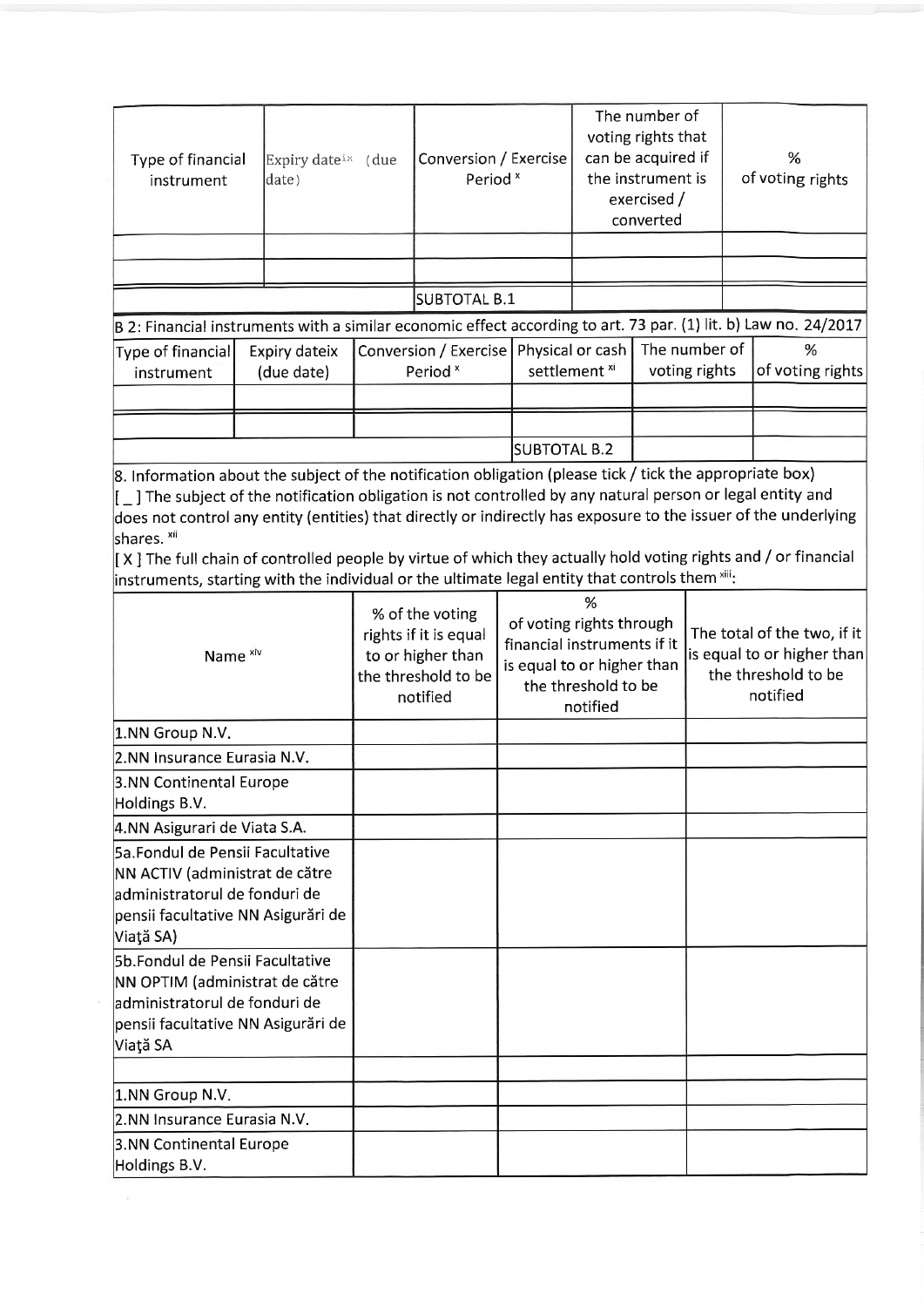| 4.NN Pensii S.A.F.P.A.P. S.A.                                                                                                         |       |       |
|---------------------------------------------------------------------------------------------------------------------------------------|-------|-------|
| 5. Fondul de Pensii Administrat<br>Privat NN (administrat de către<br>NN Pensii S.A.F.P.A.P. S.A.)                                    | 8,87% | 8,87% |
| 1.NN Group N.V.                                                                                                                       |       |       |
| 2.NN Insurance Eurasia N.V.                                                                                                           |       |       |
| 3.NN Continental Europe<br>Holdings B.V.                                                                                              |       |       |
| 4. NN Penzijní společnost, a.s.                                                                                                       |       |       |
|                                                                                                                                       |       |       |
| [9. In the case of voting by a representative: [name / trustee's name] will cease to hold [% and number]<br>voting rights from [date] |       |       |
| 10. Suplimentary information xv:<br>In Annex 1 an additional Organisational Chart has been provided to suppport section 8.            |       |       |
|                                                                                                                                       |       |       |

Drafted at The Hague 11/04/2022

pr

Jemy Gopal Compliance Officer

Pieter Thissen Compliance Officer